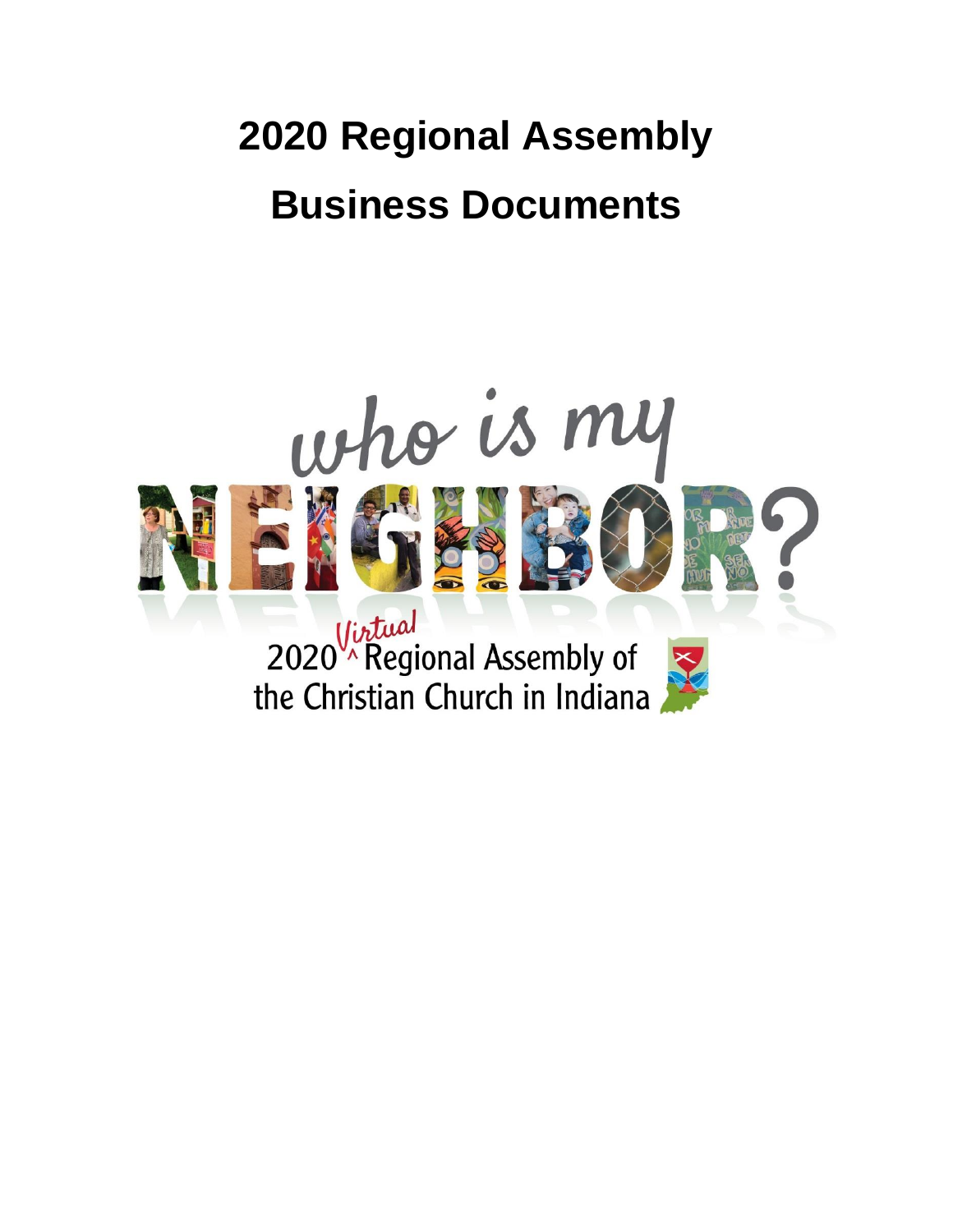# **Minutes of the 2018 Regional Assembly**

The Christian Church in Indiana gathered on October  $5 - 6$ , 2018 at Light of the World Christian Church in Indianapolis, Indiana for a time of fellowship, worship, learning, and business. Diane Zehr opened the Regional Assembly by welcoming those in attendance. Following a meal, Michael Erickson, John Ray, and Paula Pettis-Garrett provided music. Rev. David Hampton and Chad Abbott brought greetings to those gathered for the Assembly.

Rick Spleth introduced the keynote speaker, Bishop Jennifer Baskerville-Burrows. Bishop Baskerville-Burrow addressed the Assembly regarding how we speak with and are with one another with respect to difficult topics. Her keynote address included conversations with those at tables. The first evening of the Assembly ended with music and prayer.

The Saturday, October 6, 2108 session opened with music provided by Rick Vale, Linda McRae, and Julia Bratton. Moderator, Matt Rosine, welcomed those gathered for the Assembly. He introduced the Indiana Regional Staff and thanked them for their service to the Region.

Rick Spleth addressed the Assembly with a message of "Can We Listen". The real question is "Can we listen"? The ability to have healthy conversations has diminished and the casualty is face to face conversations. The hope is to bolster confidence and the capacity to have conversations within the family, the community, and the congregation. The church has a hearing problem. Hearing can be fixed. Listening takes time and intentionality. Hearing the testimony of one whose race, gender, and pain are different from yours. Let's listen and then we can talk.

## **Barbee Sale and Recognition of Larry Bray** *by Andrew Bell and Carolyn Reed*

- A decision was made to part ways with the Barbee Christian Camp.
- On July 25, 2108, Barbee was put up for auction. The Regional Board decided to take an offer of over \$500,000.00. The final bid was \$1,575,000.00.
- A decision regarding what is to be done with the funds is being made. The funds may be invested in a manner similar to the funds from the sale of the Indian Lake Camp.
- Over 200 camp scholarships will be funded each year.
- Carolyn Reed recognized all who ever oversaw, were camp directors, were camp counselors, attended, or went to Camp Barbee.
- Larry Brey was honored for his service as the Barbee caretaker for the past five years and presented with a tray with the lakes of Kosciusko County inscribed on it.

# **Celebration of 10-year Partnership with Congo** *by Julia Brown Karimu*

- Julia Brown Karimu thanked the Disciples of Christ in Indiana for God's witness in the world. A sense of community was developed between the Disciples of Christ in Indiana and Disciples in the Mbandaka District during the 10-year partnership. Ms. Brown Karimu gave thanks for the leadership of Rick Spleth.
- Global Ministry celebrates the new mission commitment to Mexico.
- Sue Cardwell gave blessings to Mark Knowles and Danielle Murry-Knowles from Bloomington, IN as they prepare for service in Lesotho, South Africa.

## **Launch of Mexico Initiative** *by Laura Arico*

• We have been sharing partnerships around the world for 40 years.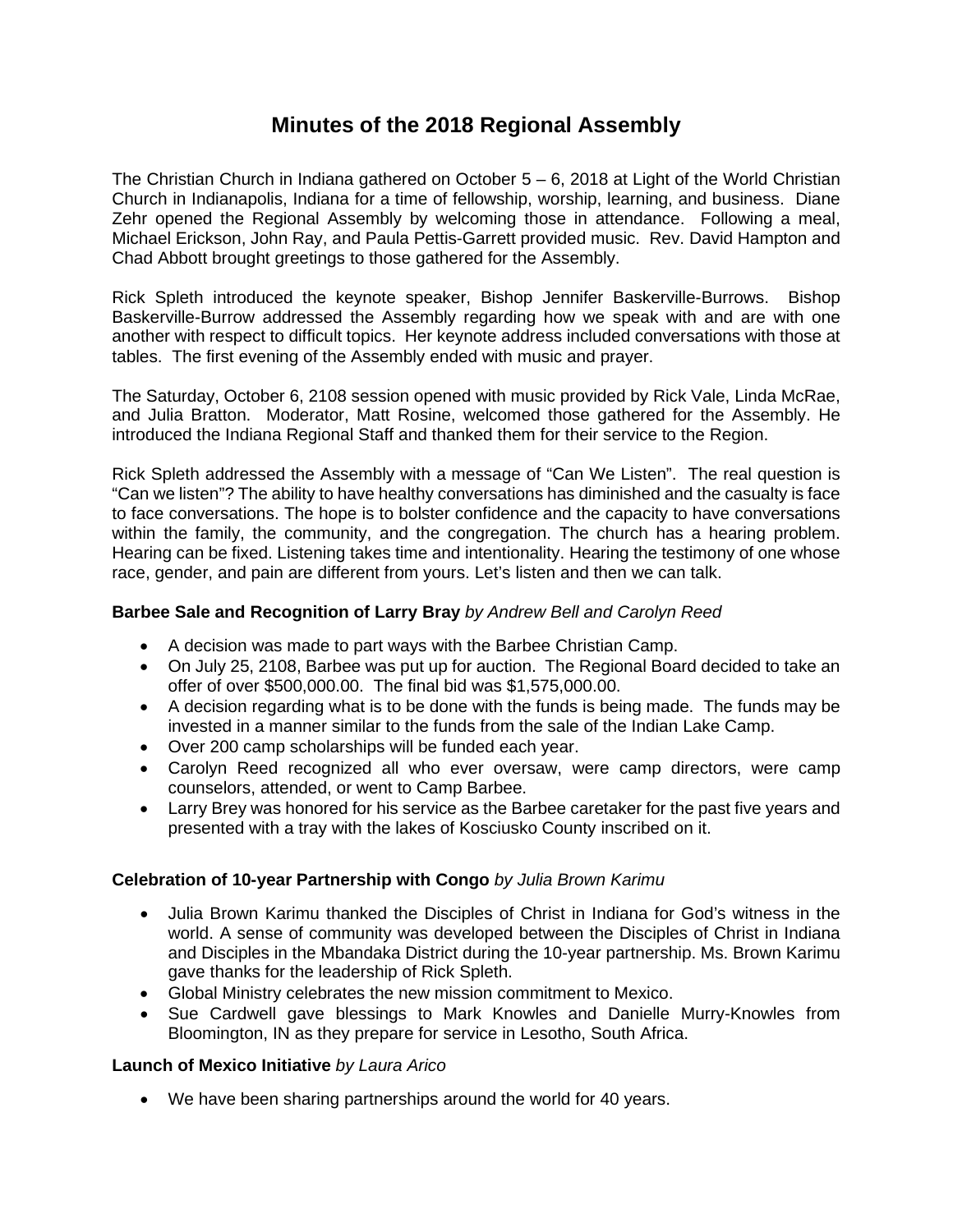- The theme of the Assembly is conversations.
- This will be an initial 2-year initiative. Indiana Disciples of Christ will have four opportunities to make trips to the Mexico region. The trips will be about listening, speaking, and acting in love. The hope is that organic relationships will grow out of the pilgrimages.
- In 2020 a delegation from Mexico will be invited to attend the 2020 Indiana Regional Assembly.

## **Youth Conversations on Race** *by Bere Gil Soto*

- Since April 2018, the youth of the Region have been meeting every other month and have delved into the intersection of race and other issues.
- Several of the youth spoke about the intersection and the most impactful aspects of the conversation.
	- o Each person has a biases of which we are unaware. There are stereotypes which we grow up with and do not realize that they offend.
	- o The conversation zone is a conflict-free zone.
	- $\circ$  How poverty is related to race. Racism is prevalent in the prison system and more money is placed in the prison system rather than in the education system.
	- o Mental health and race. There are several barriers to mental health due to race. The church needs to discuss how mental health is affected by race.
- The conversations were able to be held because of a grant that was received. If there is an interest, they will be applying for the next grant.

## **FLOURISH! Project** *by Cynthia Newman*

- FLOURISH is a clergy economic program.
- The mission is to alleviate part of the challenges that clergy face.
- There are two programs: (1) Financial Relief Grant and (2) Compensation Relief Grant
- Clergy receive training via the Financial Literacy Academy.
- 24 Financial Relief Grants have been conferred, offering direct financial assistance of up to \$15,000.00 with an additional 20% funding to off-set taxes.
- 12 Compensation Support Grants have been conferred to congregations providing \$21,000.00 over three years to bolster the compensation of clergy staff.
- The first group of grantees have graduated and \$220,000.00 in checks were issued to the program participants.
- Five Financial Literacy Academy academies have been conducted, equipping 200 leaders from 32 congregations in personal and congregational finance.
- 29 clergy and lay leaders have been trained in the Lake Institute Executive Certification in Religious Fundraising.
- Nine Launch and Progress events have been hosted around the State of Indiana to raise over \$160,000.00 in matching funds.
- In December 2017, 12 clergy graduated and received the Financial Relief Grant. The clergy reported a decrease in debt and an increase in income.
- A video was shown with testimonials from clergy regarding the impact of the FLOURISH Program.
- The Region is in the process of applying for a sustainability grant.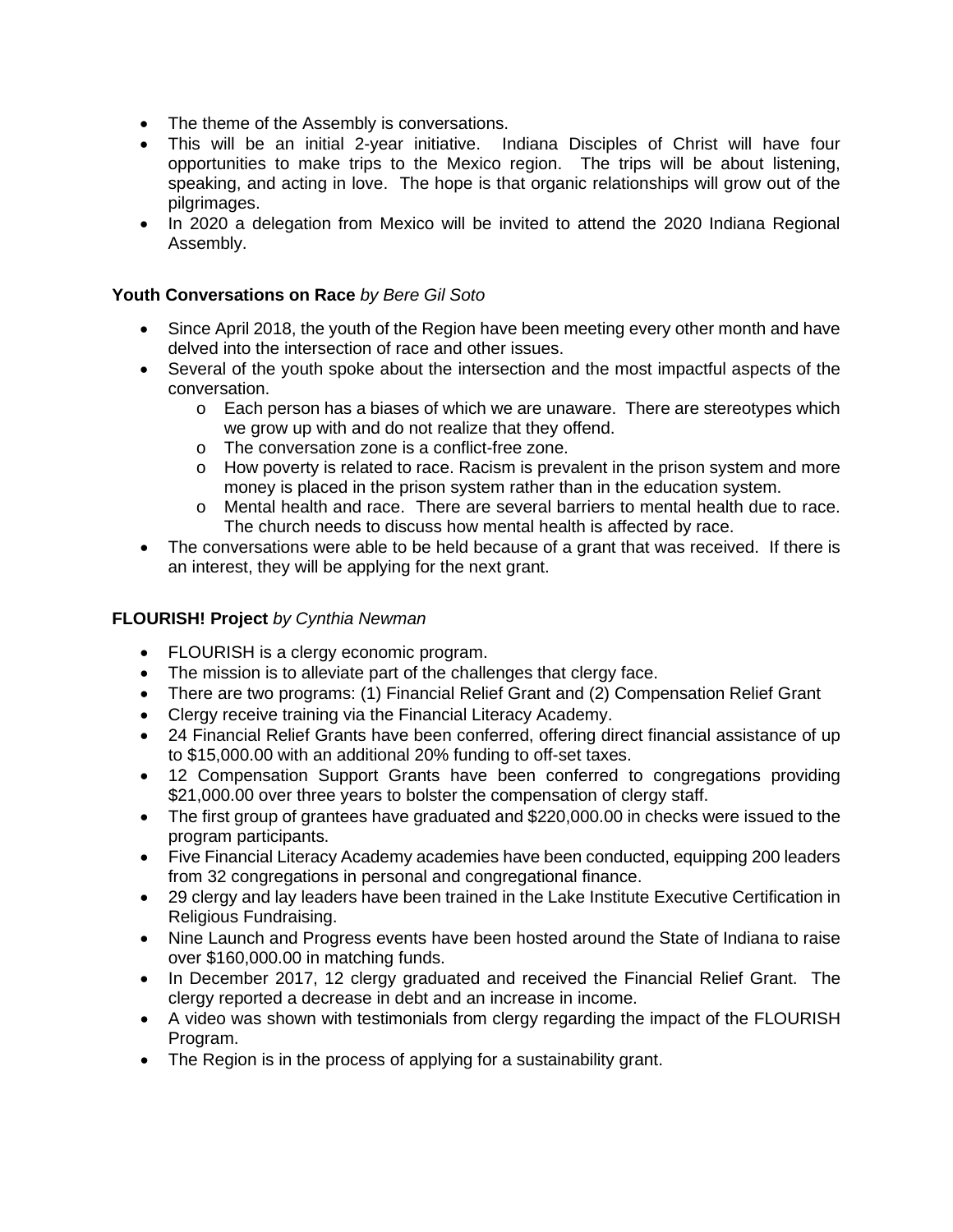## **Regional Elders Recognition** *by Bill Bass and John Hinant*

- Bill Bass recognized the Regional Elders. The Regional Elders are a group of experienced persons within the Region who provide contact and care to the congregations in the Region.
- Bill Bass recognized the past Regional Elders.
- John Hinant issued a charge and a blessing to the new Regional Elders.

# **Minutes of the 2016 Assembly** *by Michelle Hall*

• A motion to approve the minutes was made, the motion was seconded, and the minutes were approved.

# **Financial Report** *by Belinda King*

- Disciples Mission Fund is ahead by 3% for the first time in 17 years.
- Christmas giving is trending up.
- The Region is in the black. Extra funds have been placed in undesignated funds.
- The Region is helping three new congregations.
- There was a recognition of the top 20 congregations.
- The Financial Report was received and accepted by the Assembly.

# **Nomination Committee** *by Julia Johnson*

- The slate of nominees was presented.
- The Nominating Committee's report was received and accepted.

## **Video – An Awkward Dinner Discussion** *by Matt Rosine*

• A Saturday Night Live skit of an awkward conversation was shown.

# **Explanation of the Afternoon Process** *by Diane Zehr*

- The process for the afternoon was explained.
- Those leading the group discussions were acknowledged.
- Two questions were posed for consideration as conversations were being held.
	- o What is it in my own view that troubles me?
	- o What is it in the other viewpoint that is not mine that I can embrace?

## **Announcements by Moderator** *by Matt Rosine*

- Those who made the weekend possible were recognized.
- A special recognition was made to Lynn Martin as the 2018 Regional Assembly Chairperson.
- Rev. David Hampton and the hosts from Light of the World Christian Church were thanked.
- Matt Rosine closed the Business Meeting.

## **Bill Kincaid offered a prayer for the meal.**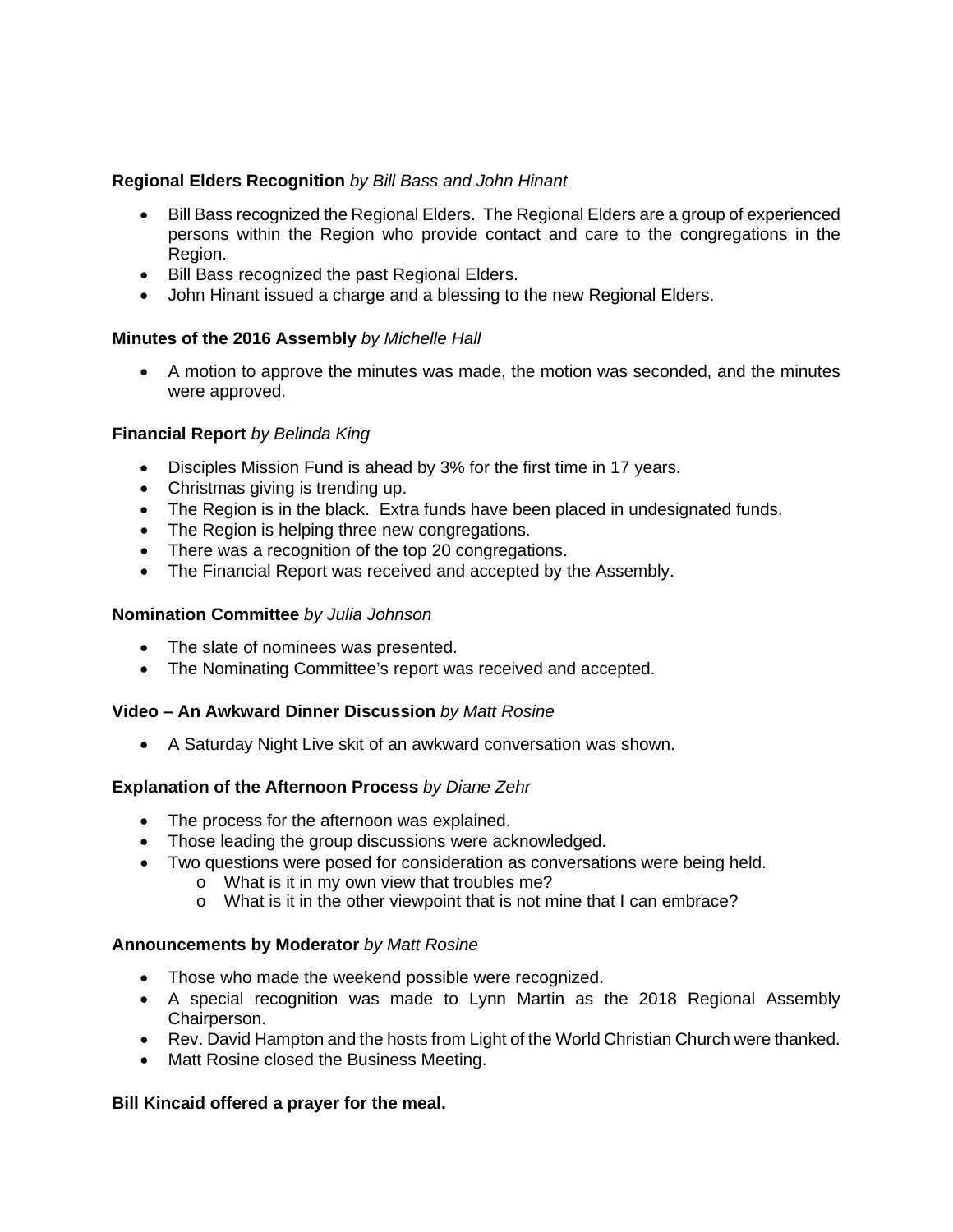Submitted by Michelle Hall, Regional Board Secretary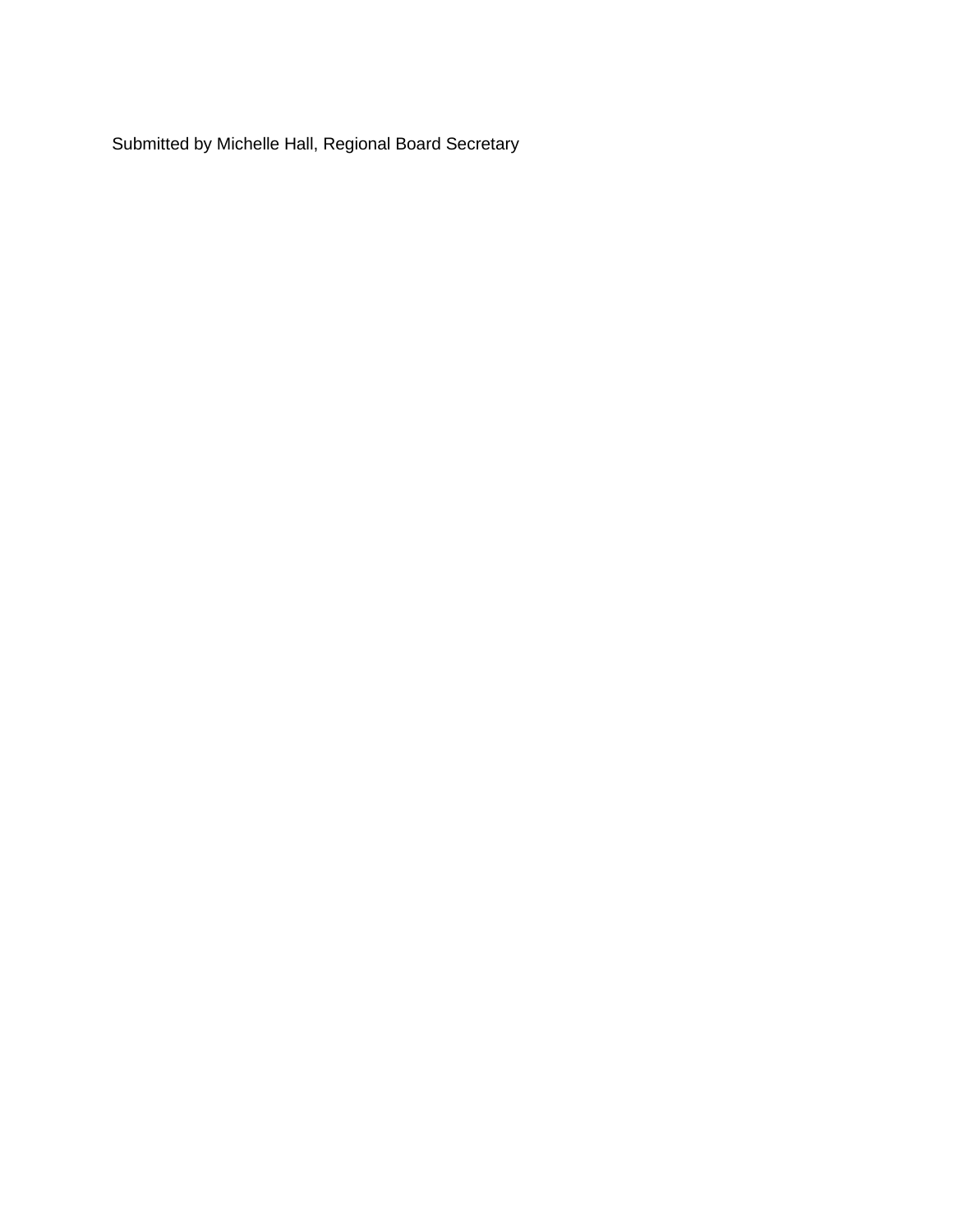# **Christian Church in Indiana Statements of Financial Position As of 12/31/2019 and 2018**

|                                                         | 12/31/2019  | 12/31/2018  |
|---------------------------------------------------------|-------------|-------------|
| <b>Assets</b>                                           |             |             |
| Cash & Cash Equivalents                                 | \$158,381   | \$13,818    |
| <b>Accounts Receivable</b>                              | 38,281      | 34,903      |
| <b>Prepaid Expenses</b>                                 | 6,070       | 6,024       |
| Investments held at CCF                                 | 4,196,801   | 3,949,853   |
| Investments held at Church Extension                    | 1,230,024   | 1,005,820   |
| Warrant Capital (Interchurch Center)                    | 260,349     | 260,349     |
| <b>Notes Receivable</b>                                 | 1,010,949   | 1,108,807   |
| Property & Equipment-Net of Accumulated Depreciation    | 34,664      | 30,765      |
| <b>Total Assets</b>                                     | \$6,935,519 | \$6,410,338 |
| <b>Liabilities and Net Assets</b><br><b>Liabilities</b> |             |             |
| <b>Accounts Payable and Accrued Expenses</b>            | \$8,608     | \$18,366    |
| <b>Deferred Revenue</b>                                 | 0           | 350,000     |
| Loans Payable                                           | 1,010,949   | 1,108,807   |
| <b>Total Liabilities</b>                                | \$1,019,557 | \$1,477,173 |
| <b>Net Assets</b>                                       |             |             |
| <b>Net Assets Without Donor Restictions</b>             | \$5,220,931 | \$4,654,220 |
| <b>Net Assets With Donor Restictions</b>                | 695,031     | 278,945     |
| <b>Total Net Assets</b>                                 | \$5,915,962 | \$4,933,165 |
| <b>Total Liabilities and Net Assets</b>                 | \$6,935,519 | \$6,410,338 |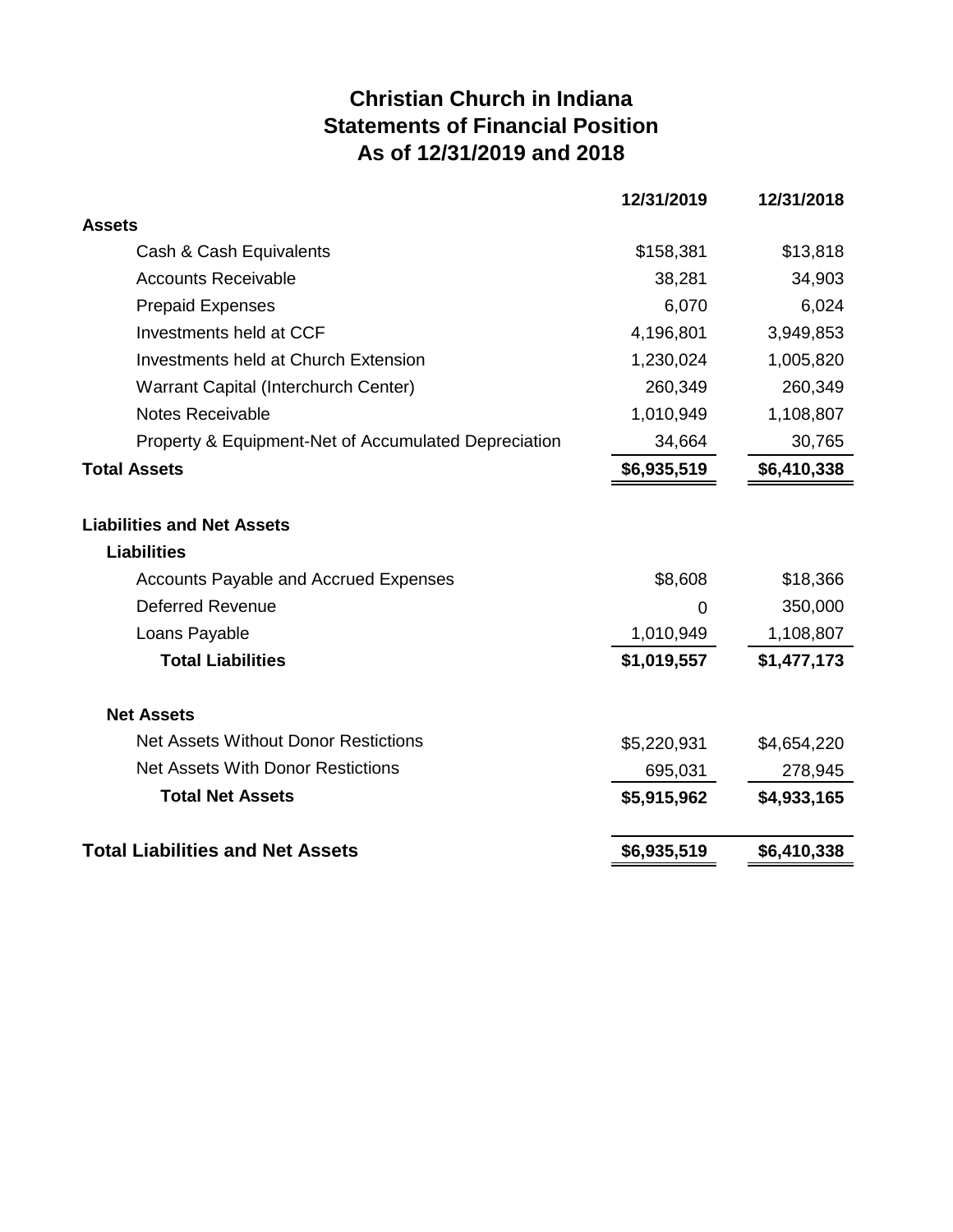# **Christian Church in Indiana Statements in Activity - Unrestricted**

| <b>Support &amp; Revenue</b>                     | 2019             | 2018             |
|--------------------------------------------------|------------------|------------------|
| <b>Disciples Mission Fund</b>                    | \$269,830        | \$261,959        |
| <b>Annual Appeal</b>                             | 30,968           | 31,346           |
| Annual Appeal-Indiana Christian                  | 3,886            | 3,050            |
| <b>Designated Operating Income</b>               | 6,785            | 8,866            |
| <b>Distributed CCF Income</b>                    | 31,390<br>40,969 | 31,776<br>36,295 |
| <b>Christmas Offering</b>                        |                  |                  |
| Investment Income                                | 107,137          | 102,201          |
| Program & Event Income (Incl. Reg Assembly 2018) | 24,123           | 41,944           |
| Camp Income                                      | 34,142           | 31,043           |
| Honoraria & Miscellaneous                        | 89,518           | 49,235           |
| <b>Total Support &amp; Revenue</b>               | \$638,748        | \$597,715        |
|                                                  | 2019             | 2018             |
| <b>Expenses</b>                                  |                  |                  |
| <b>Salaries &amp; Benefits</b>                   | \$398,690        | \$355,124        |
| Travel                                           | 19,788           | 22,486           |
| <b>Facilities</b>                                | 39,646           | 33,160           |
| <b>Office Expenses</b>                           | 48,985           | 41,274           |
| <b>Professional Services</b>                     | 21,460           | 21,460           |
| <b>Board &amp; Committee Expenses</b>            | 652              | 2,020            |
| Indiana Christian                                | 9,167            | 9,692            |
| <b>Community &amp; Global Concerns</b>           | 5,213            | 4,200            |
| Stewardship and Development                      | 5,269            | 3,654            |
| Congregational Equip Min & Transform             | 3,000            | 3,000            |
| <b>Women's Ministry</b>                          | 9,386            | 1,256            |
| Other Programs & Events                          | 1,274            | 2,085            |
| <b>Commission on Ministry</b>                    | 3,799            | 1,298            |
| <b>Youth Commission</b>                          | 9,159            | 7,373            |
| <b>Camp Expenses</b>                             | 36,157           | 40,285           |
| <b>Regional Assembly Expense</b>                 | 0                | 30,225           |
| <b>Total Expenses</b>                            | \$611,645        | \$578,592        |
| <b>Change in Net Assets</b>                      | \$27,104         | \$19,123         |
| <b>Operating Net Assets at begining of year</b>  | \$152,700        | \$133,577        |
| <b>Operating Net Assets at end of year</b>       | \$179,804        | \$152,700        |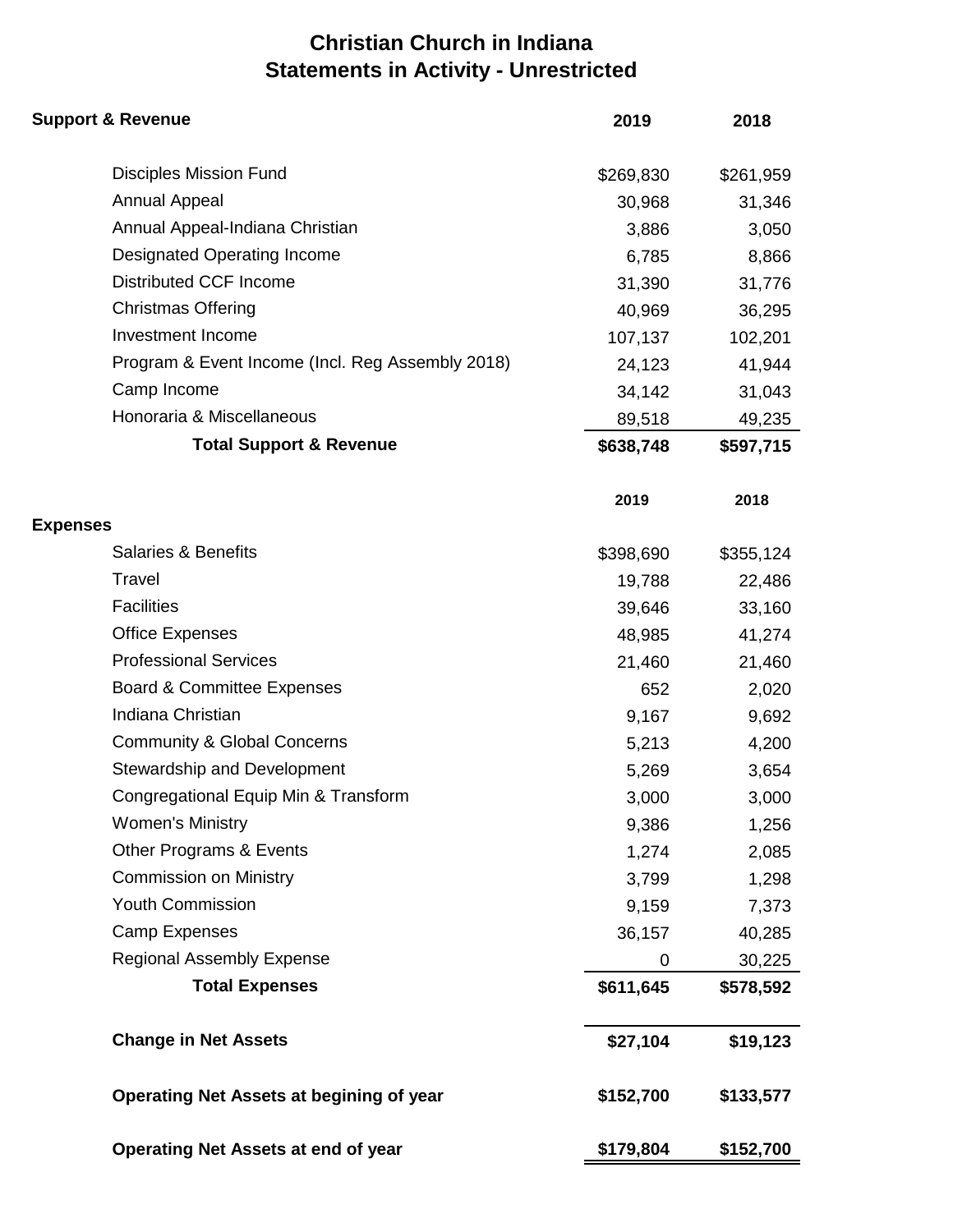# **Constitution Committee report to the 2020 Regional Assembly**

In response to counsel from the Regional Board that the Commission on Resources and Structure as described in the Constitution which was adopted in 2014 has not functioned as designed for the benefit of the Region and our congregations, the Constitution Committee proposes the change described below. This change has been affirmed by the Regional Board in their meeting on August 15, 2020.

# **ARTICLE VIII - REGIONAL COMMISSIONS AND COMMITTEES**

#### Prior Version

- I. *Commission on Resources and Structure*
	- 1. The Commission on Resources and Structure will work with those who are engaged in providing resources for ministry and mission for the work of the church in congregations and the Region, assist members of financial teams in congregations and the Region, plan for the assembled life of the church, and create and update the governing policies and documents throughout the Region.
	- 2. Education, support and counsel are among the duties that this Commission shall provide along with assisting the Region in using well its people, material, and financial resources.
	- 3. The Chair of the Commission on Resources and Structure shall serve on the Regional Board and shall be elected to the position by the Regional Assembly.
	- 4. Commission members shall be nominated by the Nominating Committee and elected by the Regional Board.

## Revised/Proposed Version

- *I. Commission on Resources and Structure Stewardship*
	- 1. The Commission on Resources and Structure *Stewardship* will work with those who are engaged in providing resources for ministry and mission for the work of the church in congregations and the Region, assist members of financial teams in congregations and the Region, plan for the assembled life of the church, and create and update the governing policies and documents throughout the Region. *assist congregations and the Region in identifying and securing stewardship resources, financial resources, and operational/technical resources for ministry.*
	- 2. Education, support, and counsel are among the duties that this Commission shall provide along with assisting the Region in using well its people, material, and financial resources. *for congregations.*
	- 3. The Chair of the Commission on Resources and Structure *Stewardship* shall serve on the Regional Board and shall be elected to the position by the Regional Assembly.
	- 4. Commission members shall be nominated by the Nominating Committee and elected by the Regional Board.

#### Constitution Committee

Melinda Mains, Chair, Nathan Day Wilson, Bruce Ervin, Matt Rosine, Mary Schilling, Luis Gierbolini